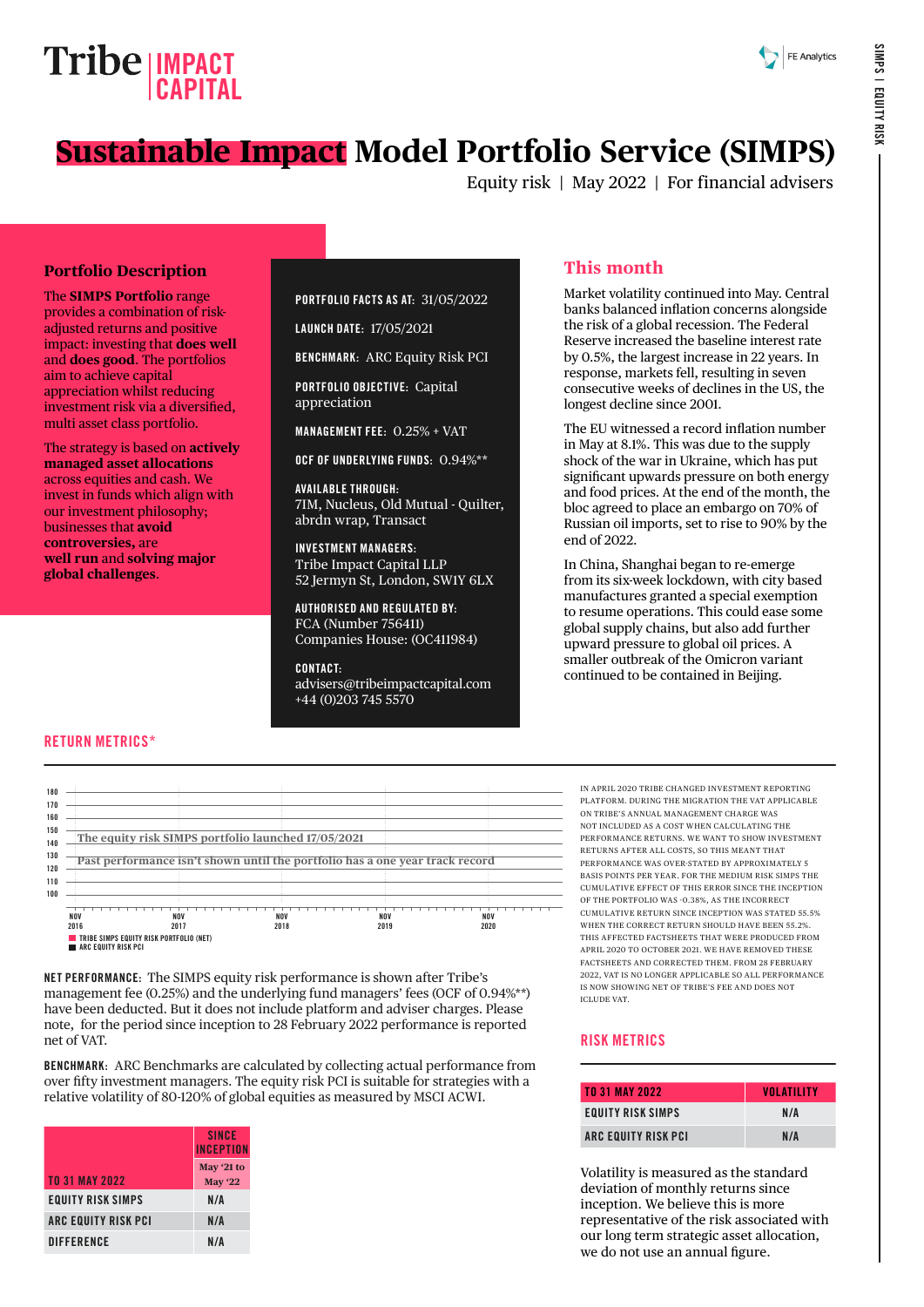## **IMPACT CAPITAL**

#### TOP 6 EQUITY HOLDINGS



IMPACT ALLOCATION

The UN Sustainable Development Goals (SDGs) are the blueprint to achieve a better and more sustainable future for all. To help translate the Goals into the **SIMPS Portfolios** we have aggregated them into our four Impact Themes.



THE GREY SECTION OF THE GRAPH WHICH MAKES UP 5% OF THE SIMPS EQUITY RISK PORTFOLIO REPRESENTS CASH AND FUNDS THAT ARE MULTI-THEMED AND CAN'T BE ATTRIBUTED TO ONLY ONE SDG.